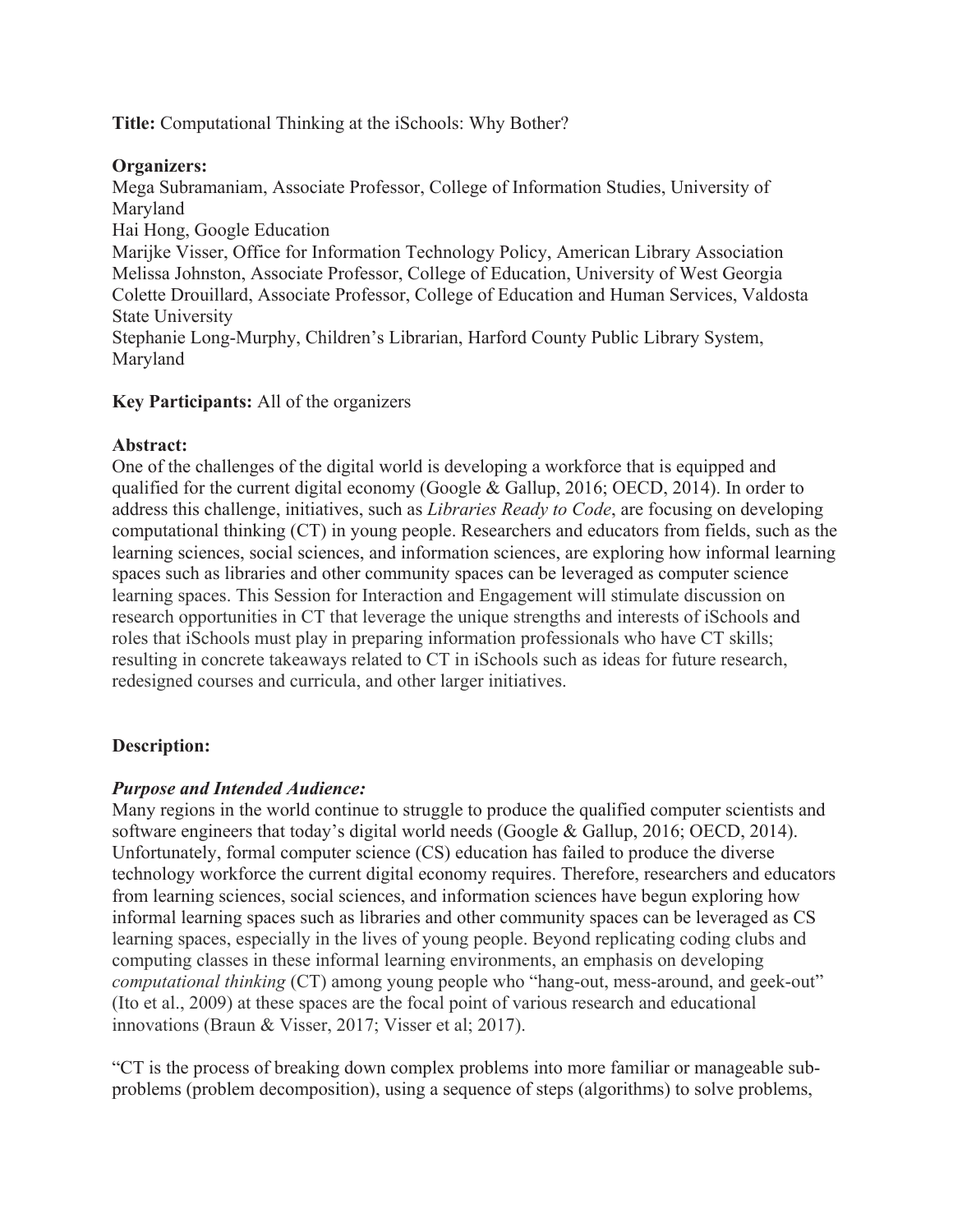reviewing how the solution transfers to similar problems (abstraction), and finally determining if a computer can help efficiently solve those problems (automation)" (Visser & Hong, 2016, p. 470). While the processes in this definition of CT are derived from CS, it is a critical skillset regardless of field of interest and study. Through a partnership between The American Library Association and Google, Inc., *Libraries are Ready to Code* (RtC) was developed as a coherent initiative to foster CT skills among youth, particularly those underrepresented in the CS and technology fields. Taking a multi-stakeholder perspective, informed by theory and practices in learning and information sciences, the RtC team, faculty from education and iSchools, and a current practicing children's librarian will lead this session with a three-fold purpose: 1) to identify and develop research opportunities in CT that leverage the unique strengths of iSchools in order to further enhance the capacity of the RtC initiative 2) to refine the roles that iSchools play in preparing information professionals that have CT skills through the redesign of their programs and courses; 3) to stimulate discernment of interdisciplinary scholarly boundaries and convergences within iSchools that will result in concrete takeaways related to CT in iSchools such as ideas for future research, redesigning of coursework and curricula, as well as more comprehensive initiatives.

The intended audience is researchers (faculty, students, and industry participants) interested in research in CT. Additionally, this session is intended for all faculty whose expertise positions them to infuse CT into their courses and educational programs.

#### *Proposed activities:*

Session leaders, Subramaniam, Hong, and Visser (8-10 minutes per presenter) will initiate the discussion by informally presenting the impetus for further CT research and teaching endeavors through findings from the RtC initiative. Visser will discuss the findings from Phase 1 of the RtC report that details the landscape view of CS/CT activities/offerings/needs in public and school libraries in the United States. Subramaniam will discuss the process and impact of redesigning courses for library and information science programs that are infused with CT concepts. Hong will present broad ongoing and future areas of research and programmatic interventions in CT.

We will then break the audiences into two groups: (1) attendees who are interested in research in CT (facilitated by Subramaniam and Hong); and (2) attendees who are interested in infusing CT into courses that they currently teach to information professionals (facilitated by Visser and Long-Murphy, along with Johnston and Drouillard who are faculty that have recently redesigned their courses to infuse CT). Each group will be given prompts to reflect on through a series of sticky-noting exercises (30 minutes). For example, one prompt that group (1) will work on is: "Given the boundary-spanning nature of information schools, what are CT challenges and opportunities that you think iSchools are perfectly positioned to tackle?" For group (2), the attendees will begin discussion by responding to the following prompt: "Look through a syllabus of a course that you recently taught, and think through how you would approach/design the course differently to ensure that the students in your course develop CT skills." Using stickynoting techniques (an approach to participatory design that is typically used in the design of technologies and programs (Guha, Druin & Fails, 2013)), each group will respond to prompts by writing each idea/thought on separate sticky notes. As the notes accumulate, the facilitators will gather and stick them on a large wall space. One facilitator from each group will group the sticky notes into themes that emerge within the discussion (such as methods, eliminating biases, etc.).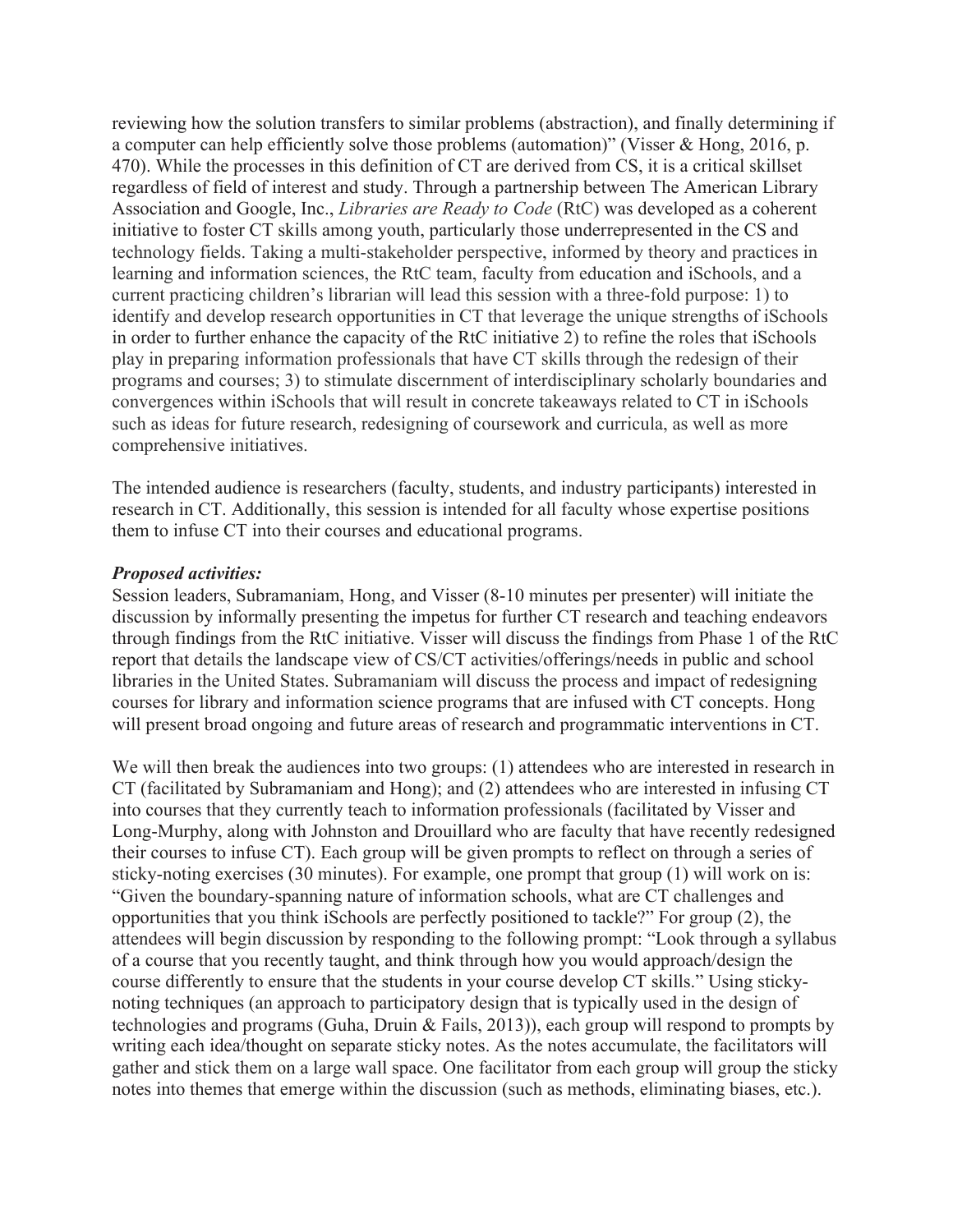All attendees will come together at the end of this sticky-noting session to share and discuss the themes that emerged and next steps, facilitated by the moderators (30 minutes).

The organizers will publish a blog post through District Dispatch (the blog for ALA) that summarizes the themes/ideas and share it with the entire information community through various social media channels.

# *Relevance to the Conference/Significance to the Field:*

iSchools have faculty that span information sciences, computer sciences, learning sciences, psychology, communications, journalism, library sciences, humanities, education, human computer interaction, public health, and many more. While the CT conversation has been primarily confined to the CS field, there are many untapped areas for CT research in iSchools given the interdisciplinary nature that is reflected by our rich theoretical backgrounds and methodologies. Given the depth of expertise within the iSchool community and its reach through the breadth of its graduates, CT research and teaching innovations that originate from iSchools will have the power to introduce these concepts to youth who otherwise might never be exposed to CT. In alignment with the conference theme of transforming digital worlds, we will engage the iSchool research and practice community in a future-oriented CT discussion, including how existing initiatives can support, inform, and align with their work, and inviting them to envision the next generation of teaching and research innovations.

## *Duration:* One 90-minute session

*Special Requirements:* A room with round tables that will facilitate group discussion.

## *References:*

Braun, L. & Visser, M. (2017). Ready to Code: Connecting youth to CS opportunities through libraries. Washington, D.C: The American Library Association's Office for Information Technology Policy. Retrieved from

[http://www.ala.org/advocacy/sites/ala.org.advocacy/files/content/pp/Ready\\_To\\_Code\\_Report\\_F](http://www.ala.org/advocacy/sites/ala.org.advocacy/files/content/pp/Ready_To_Code_Report_FINAL.pdf)I [NAL.pdf](http://www.ala.org/advocacy/sites/ala.org.advocacy/files/content/pp/Ready_To_Code_Report_FINAL.pdf)

Google Inc. & Gallup Inc. (2016). *Trends in the state of computer science in U.S. K-12 Schools*. Retrieved fro[m](http://www.ala.org/advocacy/sites/ala.org.advocacy/files/content/pp/Ready_To_Code_Report_FINAL.pdf) [http://services.google.com/fh/files/misc/trends-in-the-state-of-computer-science](http://services.google.com/fh/files/misc/trends-in-the-state-of-computer-science-report.pdf)[report.pdf](http://services.google.com/fh/files/misc/trends-in-the-state-of-computer-science-report.pdf)

Guha, M. L., Druin, A., & Fails, J. A. (2013). Cooperative inquiry revisited: Reflections of the past and guidelines for the future of intergenerational co-design. *International Journal of Child-Computer Interaction, 1*(1), 14–23.

Ito, M., Baumer, S., Bittanti, M., boyd, d., Cody, R., Herr-Stephenson, B., … Tripp, L. (2009). *Hanging Out, Messing Around, and Geeking Out: Kids Living and Learning with New Media*. Cambridge, MA: The MIT Press.